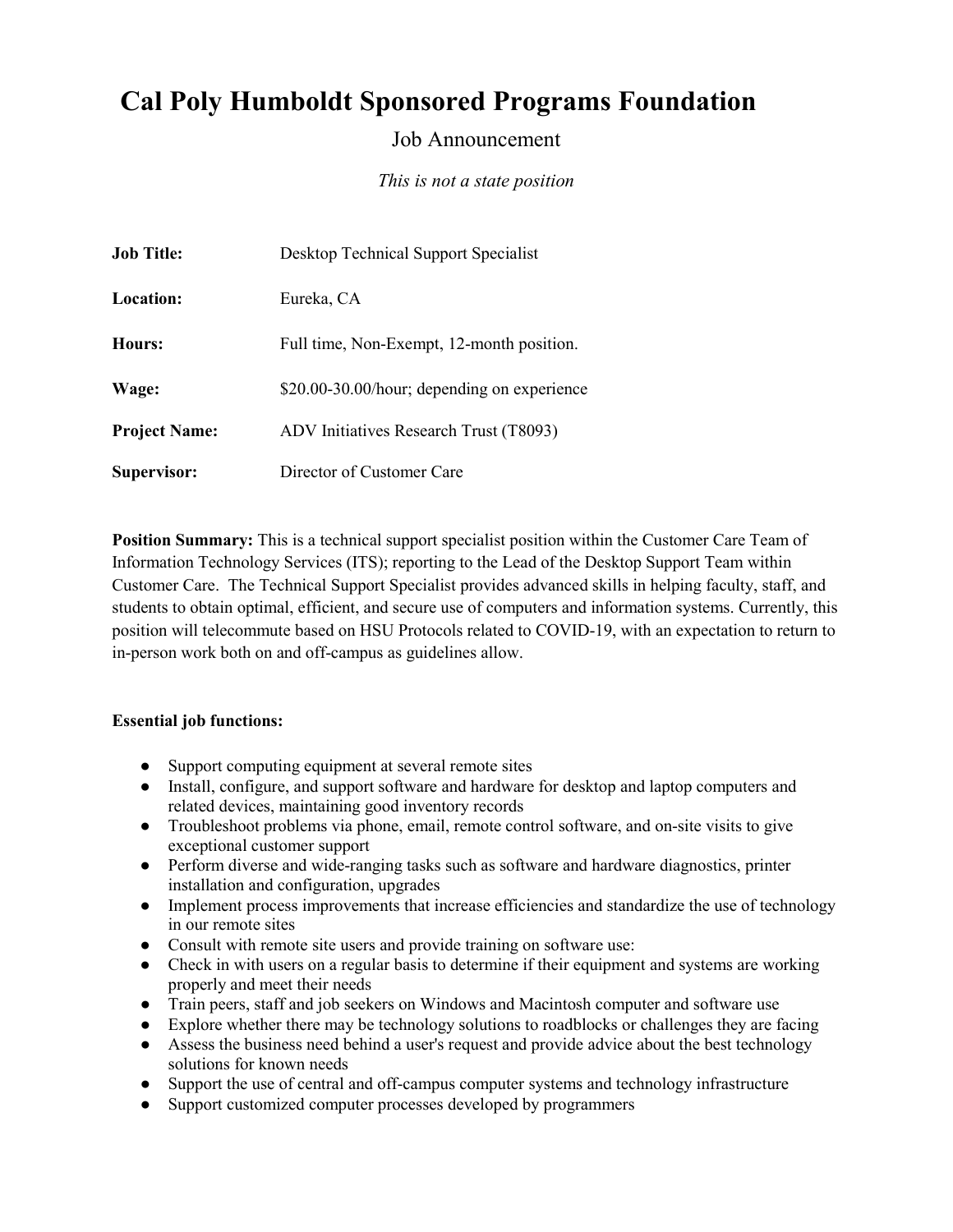- Collaborate with other ITS staff: Collaborate in a courteous, flexible and open manner with other ITS staff, campus and remote site users through frequent team contact and mutual support, excellent communication and responsiveness
- Provide input and feedback in order to improve service, including collaborating with other ITS staff to create documentation for ITS services
- Research and implement productive solutions to new functional requirements and/or resource constraints
- Participate in team planning sessions
- Other duties as assigned.

**Minimum Qualifications:** A Bachelor's degree and foundation of knowledge and skills in technical information systems. Three years of full-time professional experience providing information technology user support preferred. Additional relevant experience can be substituted for equivalent education on a year for year basis.

## **Knowledge, special skills and abilities required:**

- Excellent interpersonal skills with a customer service orientation and ability to work with a positive attitude as a flexible, collaborative, and supportive team member, while excelling in a fast-paced service environment
- Ability to independently and effectively prioritize and handle multiple responsibilities, and follow through on tasks
- Intellectual flexibility, technical curiosity and a sense of humor, including an ability to learn independently
- Experience with a ticketing system for request assignment, tracking, escalation, and reporting
- Knowledge of applying diagnostics techniques for problem solving and troubleshooting; systematic troubleshooting paradigm
- Experience installing and configuring Windows/Macintosh systems, and applications in a managed, networked computing environment
- Experience installing virus protection and spy-ware removal software applications.
- Experience with security and registry configuration changes
- Experience with installing, configuring, and supporting mobile computing solutions on various platforms
- Advanced knowledge of multiple software application packages such as MS Office (Word, Excel, PowerPoint, Outlook, Access), Adobe Acrobat Professional, Antivirus, and GSuite for Education
- Working knowledge of Active Directory environment
- Knowledge of Apple 10.x Operating Systems
- Advanced knowledge of current Microsoft Operating Systems
- Experience with managing desktop computers with tools such as SCCM and JAMF Pro
- Experience with providing technical support for online workshops and events
- Ability to provide software training to people with limited computer knowledge

**Equipment used in the performance of the assignment:** Desktop and laptop computers, desktop and networked printers, and related devices.